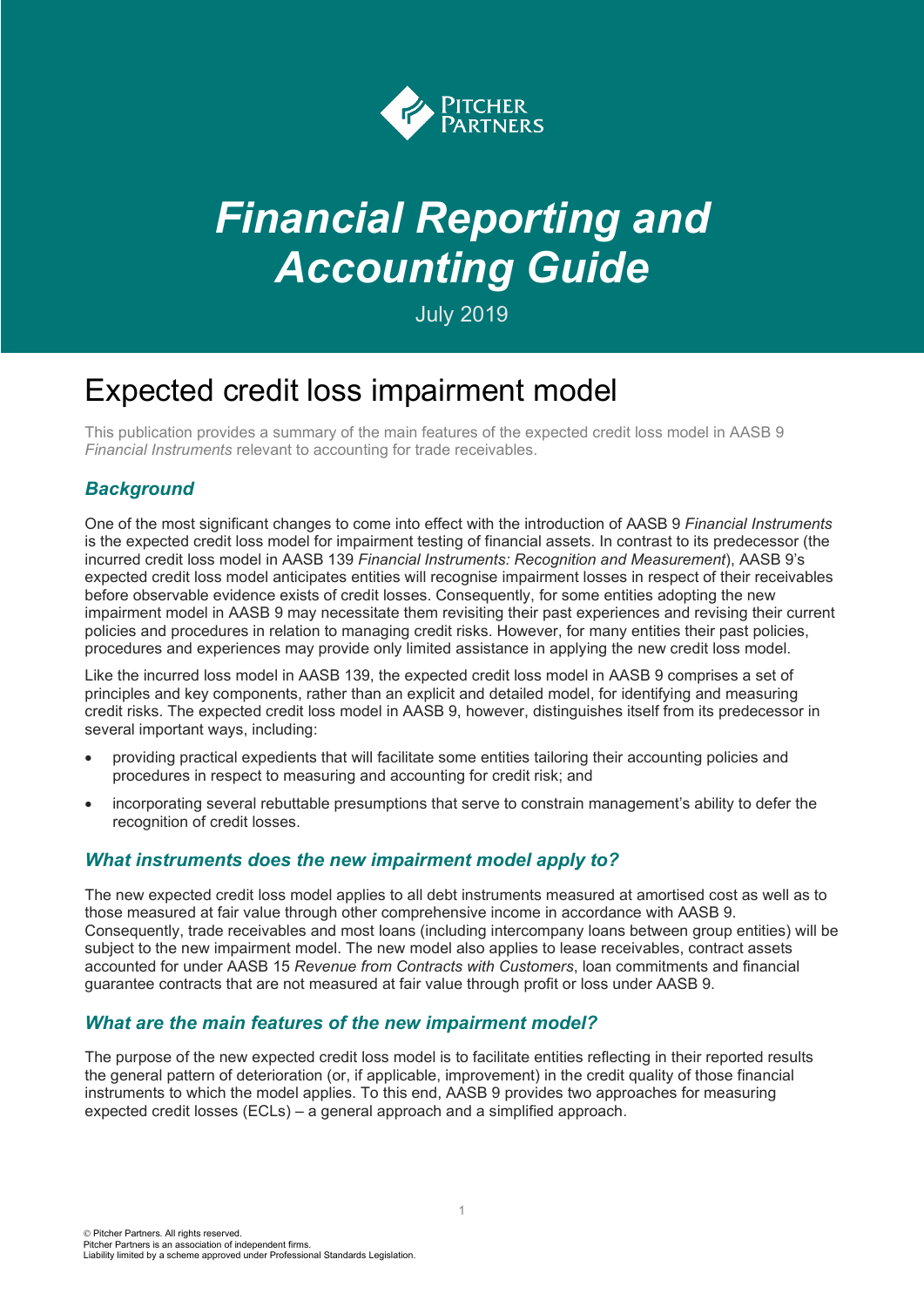The **general approach** involves an entity classifying the instruments that it holds and that are subject to the new model into one of three possible 'stages' of credit risk – 12-month ECLs, lifetime ECLs or credit impaired – and measure the ECLs and interest income attributable to each instrument (or group of instruments) consistent with the requirements applicable to the stage.

The **simplified approach** combines the first two stages of the general approach and consequently comprises only two stages – lifetime ECLs and credit impaired.

For many entities, the new expected credit loss model will principally apply to trade receivables. As discussed later in this publication, we anticipate that most entities will apply the simplified approach to their trade receivables, primarily because AASB 9 requires the simplified approach be applied to all trade receivables that do not have a significant financing component. Nevertheless, in explaining the general approach (as well as the simplified approach) the following discussion considers the implications of the general approach for debt instruments, including trade receivables.

The 3 stages of the 'general approach' are illustrated in the following diagram:



Each of the 3 stages of the 'general approach' is discussed below, followed by a brief outline of the 'simplified approach'.

## *The general approach – Stage 1*

The diagram above provides an overview of how the general approach and the three stages of credit risk interact with respect to the measurement of ECLs.

Most entities, particularly those that have in place substantive credit risk management practices that they consistently enforce, would classify their debt instruments as Stage 1 on initial recognition. Such a classification implies that on initial recognition the instruments are not 'credit impaired' (discussed further below).

With respect to instruments classified as Stage 1:

- credit losses are the difference between all contractual cash flows that are due to the entity and all cash flows the entity expects to receive, discounted at the original effective interest rate (EIR); and
- 12-month ECLs are the ECLs that result from default events on the instrument that are possible within 12 months after the reporting date.

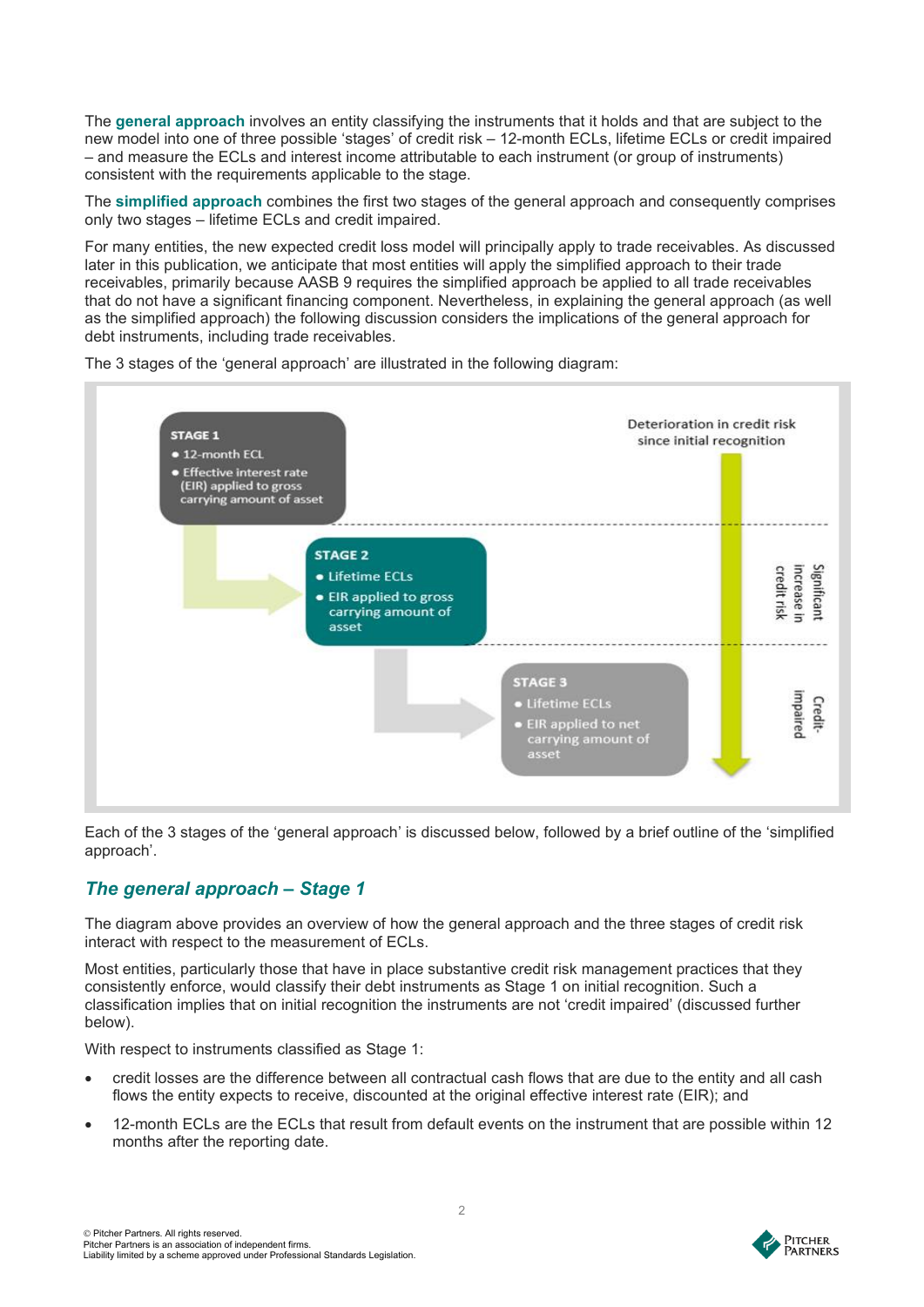The concept of default is critical to the measurement of 12-month ECLs. AASB 9, however, doesn't define default; this is intentional.

Because credit risk and credit management arrangements can differ both across entities and over time, AASB 9 requires an entity to apply a default definition that is consistent with the definition the entity uses for internal credit risk management purposes for the instrument. AASB 9 also requires an entity to consider qualitative indicators, such as covenant breaches, when defining default, which suggests AASB 9 regards default as a broader concept than simply failure to pay.

Once an entity has defined what it regards as its default event (or events) with respect to a debt instrument, it measures its 12-month ECLs at the weighted average of the credit losses that result from the identified default event(s) that are possible within 12 months (with the respective risks of default occurring as weights). To this end, the measured amount of its ECLs would reflect the following measurement principles:

- an unbiased and probability-weighted amount that is determined by evaluating a range of possible outcomes. Consequently, at a minimum, an entity would consider the probability that a credit loss would occur and the probability that no credit loss would occur, even if the probability of a credit loss occurring was very low;
- the time value of money;
- reasonable and supportable information that is available without undue cost or effort at the reporting date about past events, current conditions and forecasts of future economic conditions; and
- unless the instruments include an undrawn commitment component, the maximum contractual period (including any extension options) over which the entity is exposed to credit risk.

As noted above, AASB 9 provides several practical expedients for measuring ECLs. One such practical expedient is the use of a provision matrix, which entities can apply provided that its use is consistent with the aforementioned measurement principles. The following example demonstrates how an entity might apply a provision matrix approach to measure its 12-month ECLs in respect to trade receivables.

#### **Example 1**

After establishing the customer's credit worthiness in accordance with its established credit risk management policies and procedures, on 1 July 2018 PP Ltd sold products worth \$3,650,000 on credit to Customer A. Based on experience and other information available, management of PP Ltd have concluded that days past due represent the best indicators of default.

Management also found that grouping trade receivables based on other customer attributes, such as product type or customer's geographical location, didn't necessarily improve the accuracy of PP Ltd's ECL calculations. Accordingly, management of PP Ltd estimated probability of default (POD) and loss given default (LGD) rates based on days past due using past credit experience and measured PP Ltd's 12-month ECLs with respect to Customer A as follows.

| Past due status                    | <b>POD</b> | <b>LGD</b> | <b>GCA</b>  | 12-mth ECLs | <b>Lifetime ECLs</b> |
|------------------------------------|------------|------------|-------------|-------------|----------------------|
| Not past due                       | 0.5%       | 8%         | \$3,650,000 | \$1,460     |                      |
|                                    |            |            | \$3,650,000 | \$1,460     |                      |
| <b>POD: Probability of default</b> |            |            |             |             |                      |
| LGD: Loss given default            |            |            |             |             |                      |
| <b>GCA:</b> Gross carrying amount  |            |            |             |             |                      |
| $ECLs = POD \times LGD \times GCA$ |            |            |             |             |                      |

As is evident from Example 1, in contrast to the approach under AASB 139 entities are now required to measure ECLs in respect to all debt instruments, including those for which there may be no observable evidence of credit losses.

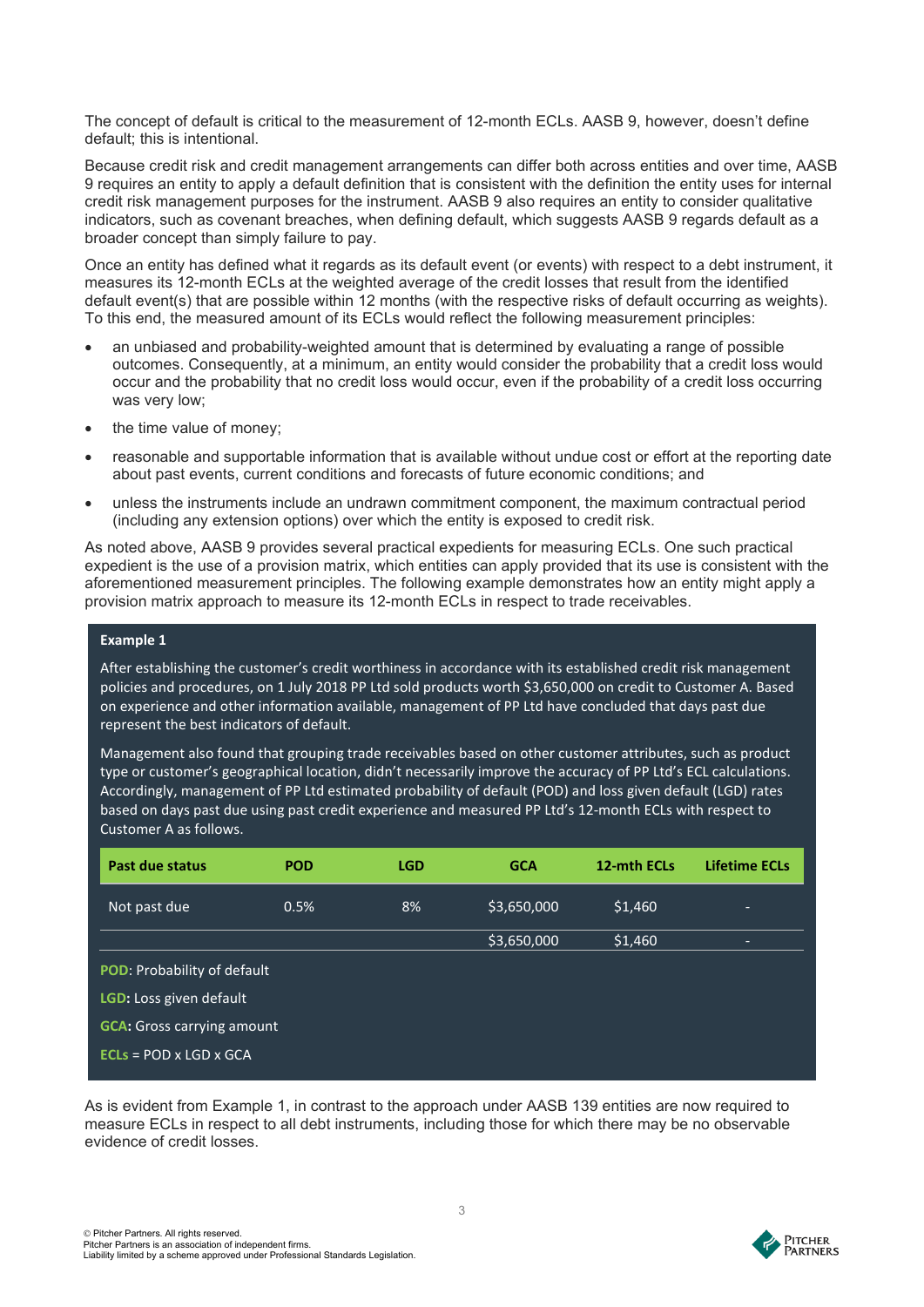It is also relevant to note that Example 1 doesn't explicitly incorporate the effects of the time value of money or future economic conditions in the measurement of ECLs. As trade receivables normally have a contractual life of less than 12 months, for Example 1 it was assumed that these factors do not have a material impact on the measured amount of the ECLs. These assumptions, however, may not always be appropriate, as discussed later in this publication.

When an entity initially measures a trade receivable classified at Stage 1 (or Stage 2) at its fair value (i.e., measures the receivable at the present value of its cash flows), any interest in respect to the receivable is measured by applying the EIR to the gross carrying amount of the receivable (rather than the net amount comprising the gross carrying amount less any applicable ECLs). For instance, in Example 1, if the receivable from Customer A had been initially discounted by the relevant EIR, interest revenue from the 'unwinding' of the receivable would be measure as follows:

\$3,650,000 x the original EIR % per annum x days past/365

#### *The general approach – Stage 2 (significant increase in credit risk subsequent to initial recognition)*

For debt instruments that have experienced a 'significant increase' in credit risk (either on an individual or collective basis) since initial recognition, AASB 9 requires that the accompanying ECLs be measured at amounts equal to the lifetime ECLs attributable to those instruments.

Lifetime ECLs are calculated in the same way as 12-month ECLs (as the difference between all contractual and expected cash flows, discounted at the original EIR), but are determined based on the expected credit losses that result from all possible default events over the expected life of the instrument. Consequently, subject to the expected term and characteristics of a debt instrument, the amount of lifetime ECLs attributable to the instrument would be expected to equate with or exceed the amount of 12-month ECLs attributable to the same instrument.

AASB 9 provides the following principles that must be applied when considering whether a debt instrument has experienced a significant increase in credit risk:

- significance is assessed based on the change in the risk of default occurring over the expected life of the instrument rather than on the change in the amount of the accompanying ECLs. Consequently, a fully collateralised debt instrument may experience a significant increase in credit risk, notwithstanding that the expected loss given default is low and unchanged;
- at each reporting date compare the risk of default occurring over the expected remaining life of the instrument to the risk of default as at the date the instrument was initially recognised. Change in credit risk cannot be assessed by comparing the change in the absolute risk over time as the risk of default on a performing debt instrument typically decreases as the maturity date approaches; and
- consider all reasonable and supportable information that is available without undue cost or effort that is indicative of significant increases in credit risk since initial recognition.

To assist entities in identifying factors or indicators of a significant increase in credit risk, AASB 9 provides a non-exhaustive list that includes the following:

- existing or forecast adverse changes in business, financial or economic conditions that are expected to cause a significant change in the debtor's ability to meet its debt obligations;
- an actual or expected significant adverse change in the operating results of the debtor;
- an actual or expected significant adverse change in the regulatory, economic or technological environment of the debtor that results in a significant change in the debtor's ability to meet its debt obligations;
- significant changes, such as reductions in financial support from a parent, or an actual or expected significant change in the quality of credit enhancement, that are expected to reduce the debtor's economic incentive to make scheduled contractual payments;
- expected changes in the loan documentation including an expected breach of contract that may lead to covenant waivers or amendments, interest payment holidays, interest rate step-ups, requiring additional collateral or guarantees; and
- past due information.

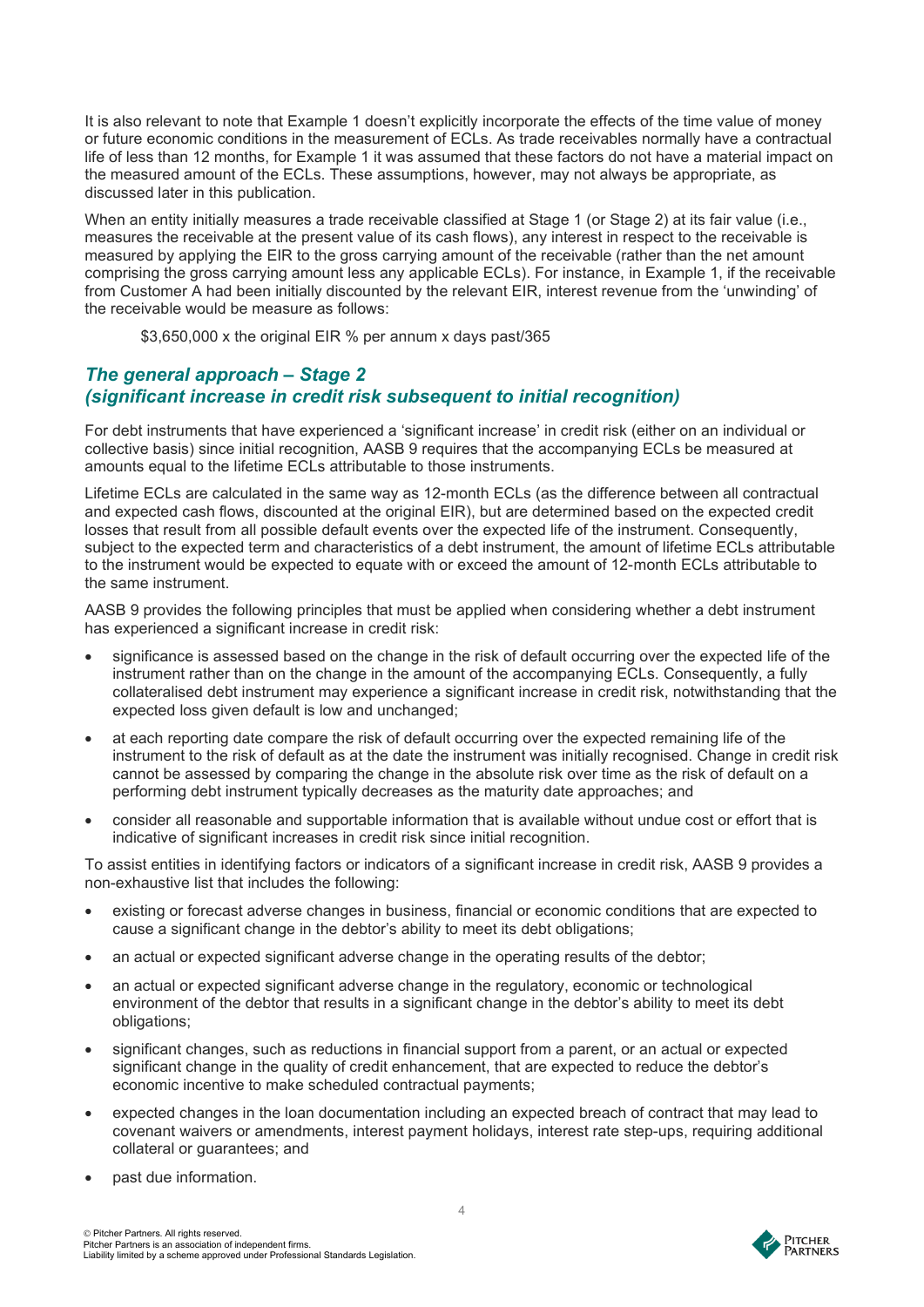With regards to past due information, AASB 9 indicates that an entity should not solely rely on this type of information when determining whether credit risk has increased significantly since initial recognition. If, however, reasonable and supportable forward-looking information that is relevant to assessing whether there has been a significant increase in credit risk is not available (either on an individual or collective basis) to the entity without undue cost or effort, AASB 9 permits past due information to be used.

In addition, AASB 9 anticipates that past due information may be appropriate indicators of a significant increase in credit risk for debtors for which there is little or no updated credit risk information that is routinely obtained and monitored on an individual level until the debtor breaches the contractual terms. Moreover, regardless of the way in which an entity assesses significant increases in credit risk since initial recognition, AASB 9 requires an entity to presume that:

- the credit risk on a debt instrument has increased significantly since initial recognition when contractual payments are more than 30 days past due ('30 days past due rebuttable presumption'); and
- default does not occur later than 90 days past due ('90 days past due rebuttable presumption');

unless the entity has reasonable and supportable information that supports a more lagged default indicator than 90 days.

The following example demonstrates how some of these principles and requirements might be applied in practice to trade receivables.

#### **Example 2**

Following on from the fact pattern provided in Example 1, as at 30 June 2019 PP Ltd has trade receivables of \$10 million. PP Ltd has many customers across a broad range of industries, each of which purchases a relatively small parcel of products from the entity. Accordingly, apart from past due information, PP Ltd has no other relevant and readily available information that it could use to assess whether any individual debtor, or all its debtors collectively, have experienced a significant increase in credit risk since initial recognition. Using POD and LGD rates based on past credit experience, management of PP Ltd measured the entity's 12-month and lifetime ECLs as follows.

| Past due status                           | <b>POD</b> | <b>LGD</b> | <b>GCA</b>   | 12-mth ECLs | Lifetime ECLs |
|-------------------------------------------|------------|------------|--------------|-------------|---------------|
| <30 days past due<br>(incl. not past due) | 0.5%       | 8%         | \$8,655,000  | \$3,462     | _             |
| 31+ days past due                         | 5%         | 15%        | \$1,345,000  |             | \$10,088      |
|                                           |            |            | \$10,000,000 | \$3,462     | \$10,088      |
| <b>POD: Probability of default</b>        |            |            |              |             |               |
| LGD: Loss given default                   |            |            |              |             |               |
| <b>GCA:</b> Gross carrying amount         |            |            |              |             |               |
| $ECLs = POD \times LGD \times GCA$        |            |            |              |             |               |

In many cases, determining whether a change in credit risk is significant will require some judgement as to how the indicator will impact the credit risk of the debt instrument. To assist entities in making these judgements, AASB 9 provides several simplifications that can potentially streamline the assessment process, one of which is the 'low credit risk' rule.

If a debt instrument is assessed at any time as having 'low credit risk', the entity can assume no significant increases in credit risk have occurred. Such a classification not only relieves the entity from closely monitoring the credit worthiness of the debt instrument but also enables the entity to recognise 12-month rather than lifetime ECLs in respect to the instrument. A debt instrument is considered to have low credit risk if:

- the instrument has a low risk of default:
- the borrower has a strong capacity to meet its contractual cash flow obligations in the near term; and
- adverse changes in economic and business conditions in the longer term may, but will not necessarily, reduce the ability of the borrower to fulfil its contractual obligations.



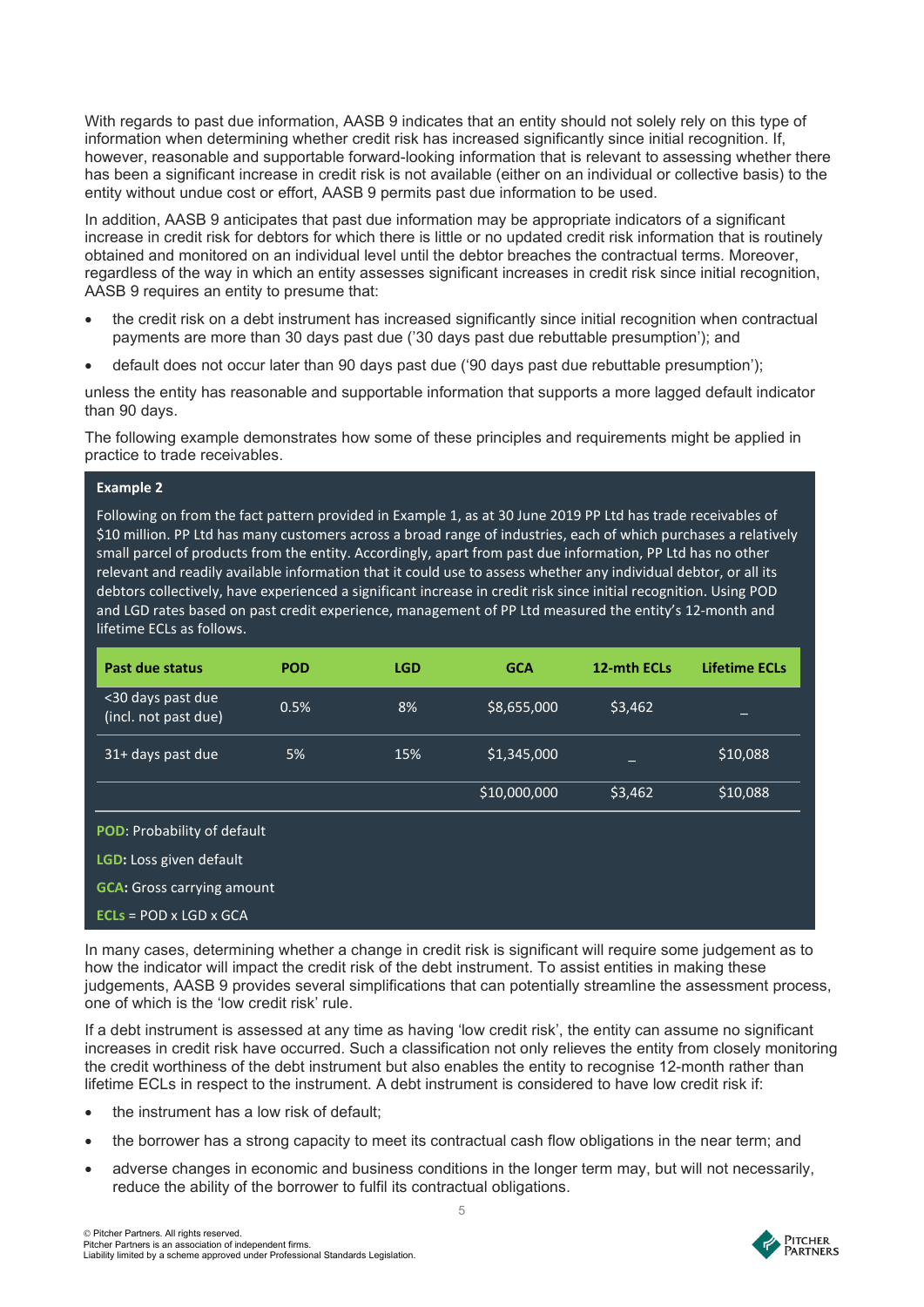AASB 9 suggests a debt instrument with an external credit rating of 'investment grade' (for instance, a BBB S&P rating or a Baa3 Moody's rating) might be an example of an instrument with a low credit risk. AASB 9 does not require debt instruments to be externally credit rated to be classified as having low credit risk. However, an internal rating of low credit risk must be determined based on a methodology that is consistent with a globally understood definition of low credit risk and consider the risks and type of instrument being assessed. Consequently, the following characteristics would not, on their own, enable an instrument to be classified as having low credit risk:

- the instrument is secured by collateral that is more valuable than the instrument, particularly if in the absence of the collateral the instrument would not be considered to have low credit risk; and
- the instrument has a lower credit risk as compared to other instruments held by the entity, or lower credit risk relative to the credit risk of the jurisdiction within which the entity operates.

For many entities, particularly those whose main debt instruments are trade receivables, on its own the low credit risk simplification is unlikely to be applicable. If an entity's main debt instruments are trade receivables, the entity is unlikely to have in place an internal ratings system that is benchmarked against a globally understood definition of low credit ('investment grade') risk. Moreover, if the entity applies a provision matrix approach to measuring ECLs, in the absence of other systems to assess an individual debtor's capacity to withstand adverse changes in economic and business conditions in the future, it's unlikely the entity would be able to conclude that the associated debt instrument continues to be low credit risk.

AASB 9, however, does permit in some circumstances credit risk assessments to be made at the level of the counterparty. Accordingly, if a trade debtor has a recognised external credit rating, this could be used as a basis for assessing the level of credit risk attaching to the trade receivables attributable to the debtor. Nevertheless, it is important to note that AASB 9 only permits assessment of significant changes in credit risk at the counterparty (rather than the individual debt instrument) level if the outcome of the assessment would be the same had the financial instrument been assessed. That is, the credit risk of the debt instrument is substantially the same as the credit risk of the counterparty as a whole.

#### *The general approach – Stage 3 (credit-impaired)*

Debt instruments classified as Stage 3 under the general and simplified approaches are those that are 'creditimpaired', which means that in respect to the instrument one or more events that have a detrimental impact on the estimated future cash flows of the instrument have occurred. Examples of such detrimental events include:

- significant financial difficulty of the debtor;
- a breach of contract, such as a default or past due event;
- the debtor being granted a concession(s) that it would not otherwise be granted except for economic or contractual reasons relating to its financial difficulties; and
- it becomes probable that the debtor will enter bankruptcy or other financial reorganisation.

Accordingly, some entities might find when assessing whether a debt instrument is credit-impaired that they are using the same criteria they used under the incurred loss model in AASB 139 to identify 'incurred loss events'.

Upon classification of a debt instrument as credit-impaired an entity would continue to recognise lifetime ECLs in respect to the instrument. This, however, does not imply that the same quantum of ECLs would continue to be recognised. Subject to the definition of default used for debt instruments assessed as Stage 2, the nature of the event(s) that had a detrimental impact on the estimated future cash flows of the instrument, and available information about past events, current conditions and forecasts of future economic conditions, the entity might be expected to recognise larger ECLs in respect to a debt instrument classified as Stage 3 as compared to the ECLs recognised in respect to the same instrument when it was classified as Stage 2.

This is demonstrated in the example on the following page.

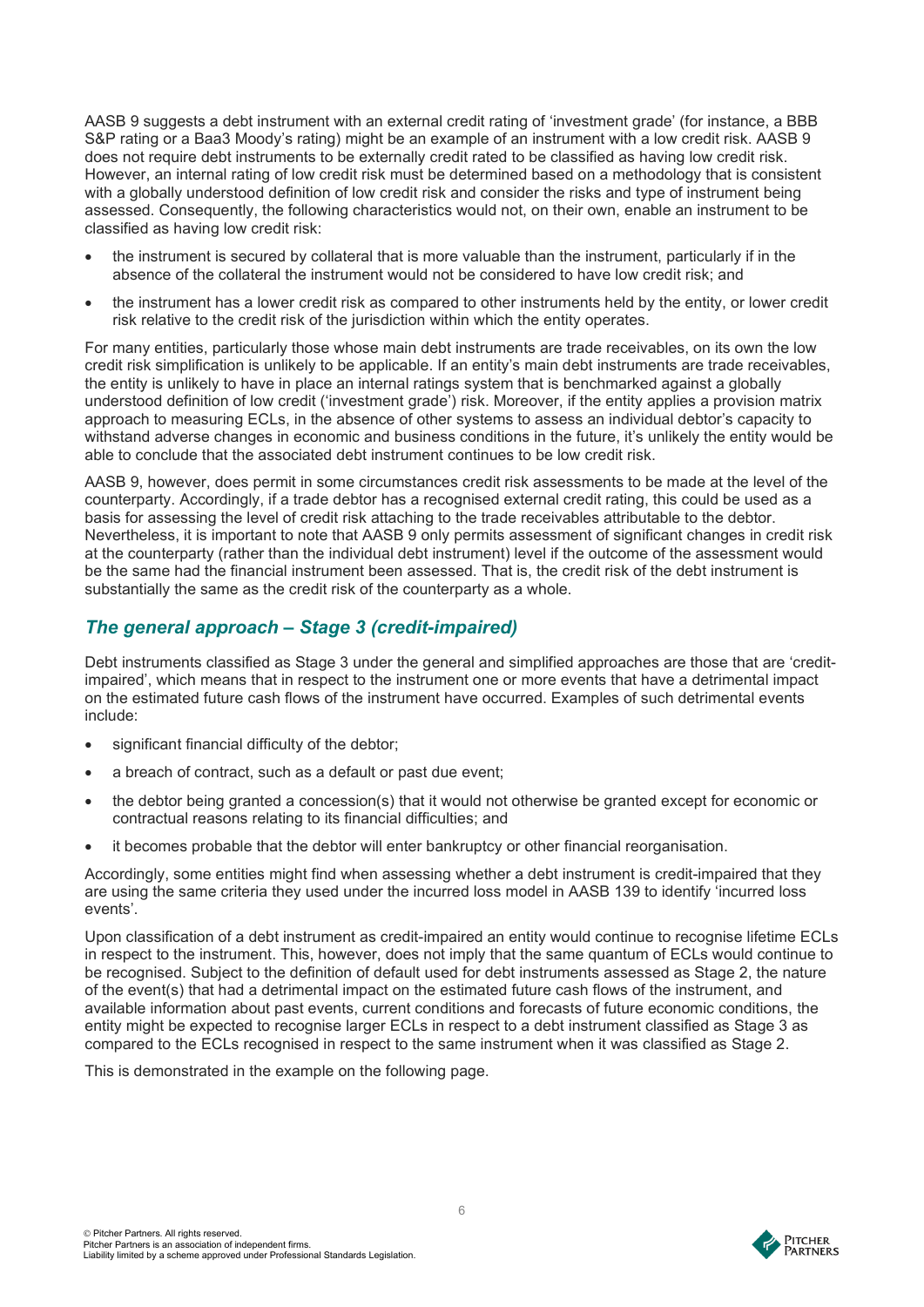#### **Example 3**

Following on from the fact pattern provided in Example 2, as at 30 June 2020 PP Ltd has trade receivables of \$15 million. Over the past 12 months management of PP Ltd have reviewed the entity's credit risk management policies and procedures considering its debtor experiences and have identified additional categories of default based on days past due. Management have also reviewed estimated POD and LGD rates considering recently announced increases in unemployment rates relevant to the customers PP Ltd sells its goods and services to. In doing so, management have identified one debtor responsible for \$80,000 of the 91 + days past due balance at the last reporting date had applied for bankruptcy and that the full amount of the receivable was no longer recoverable. Using these revised categories, POD and LGD rates and information, management of PP Ltd measured the entity's 12-month and lifetime ECLs as follows.

| <b>Past due status</b>                    | <b>POD</b> | <b>LGD</b> | <b>GCA</b>   | 12-mth ECLs | <b>Lifetime ECLs</b> |  |  |
|-------------------------------------------|------------|------------|--------------|-------------|----------------------|--|--|
| <30 days past due<br>(incl. not past due) | 0.5%       | 7%         | \$6,350,000  | \$2,223     |                      |  |  |
| 31-60 days past due                       | 4.5%       | 8%         | \$3,280,000  |             | \$11,808             |  |  |
| 61-90 days past due                       | 6.5%       | 11%        | \$2,200,000  |             | \$15,730             |  |  |
| 91+ days past due                         | 9.5%       | 30%        | \$3,090,000  |             | \$88,065             |  |  |
| Credit-impaired                           |            |            | \$80,000     |             | \$80,000             |  |  |
|                                           |            |            | \$15,000,000 | \$2,223     | \$195,603            |  |  |
| POD: Probability of default               |            |            |              |             |                      |  |  |
| LGD: Loss given default                   |            |            |              |             |                      |  |  |
| <b>GCA:</b> Gross carrying amount         |            |            |              |             |                      |  |  |
| $ECLs = POD \times LGD \times GCA$        |            |            |              |             |                      |  |  |

Example 3 demonstrates several key principles underlying the expected credit loss model in AASB 9, including:

- debt instruments are required to be assessed as having experienced a significant increase in credit risk earlier than when they are assessed as either being in default or credit-impaired; and
- when an entity has no reasonable expectation of recovering the carrying amount of a debt instrument, the gross carrying amount of the financial asset should be written off.

When an entity classifies a debt instrument at Stage 3, any interest in respect to the instrument is measured by applying the EIR to the net carrying amount of the receivable (the gross carrying amount less any applicable ECLs). For instance, in Example 3, if during the reporting period ending 30 June 2020 the entity had classified the customer who subsequently applied for bankruptcy as Stage 3 and recognised interest in respect to the receivable during the reporting period, interest revenue from the 'unwinding' of the receivable would be measure as follows:

 $[$80,000 - ($80,000 \times 9.5\% \times 30\%)]$  x the original EIR % per annum